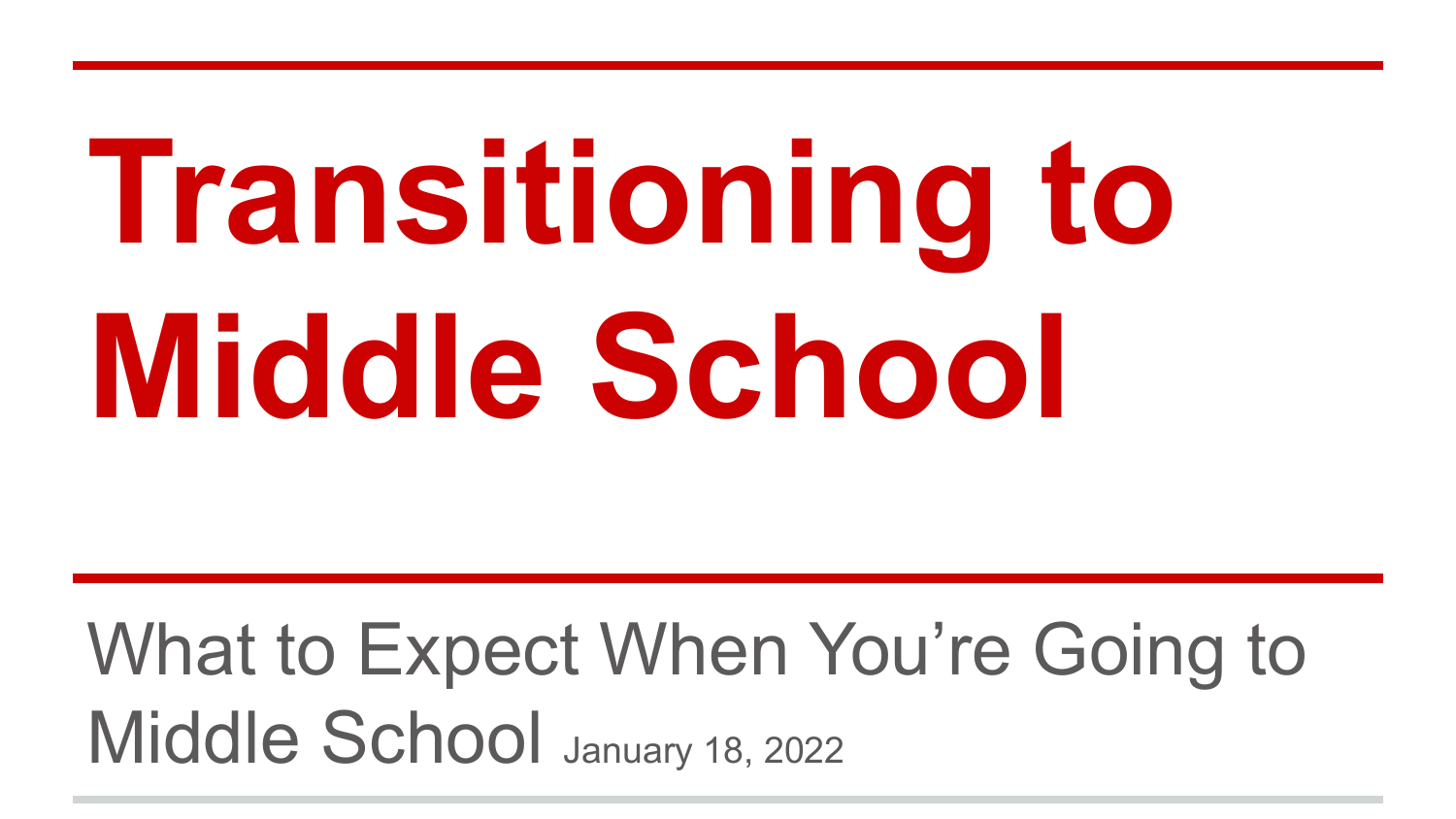### **A Smooth Transition**

- Changes may provoke anxiety
- Steps we take as a District to ease that anxiety:
	- Tonight's Event
	- Individual Transition Meetings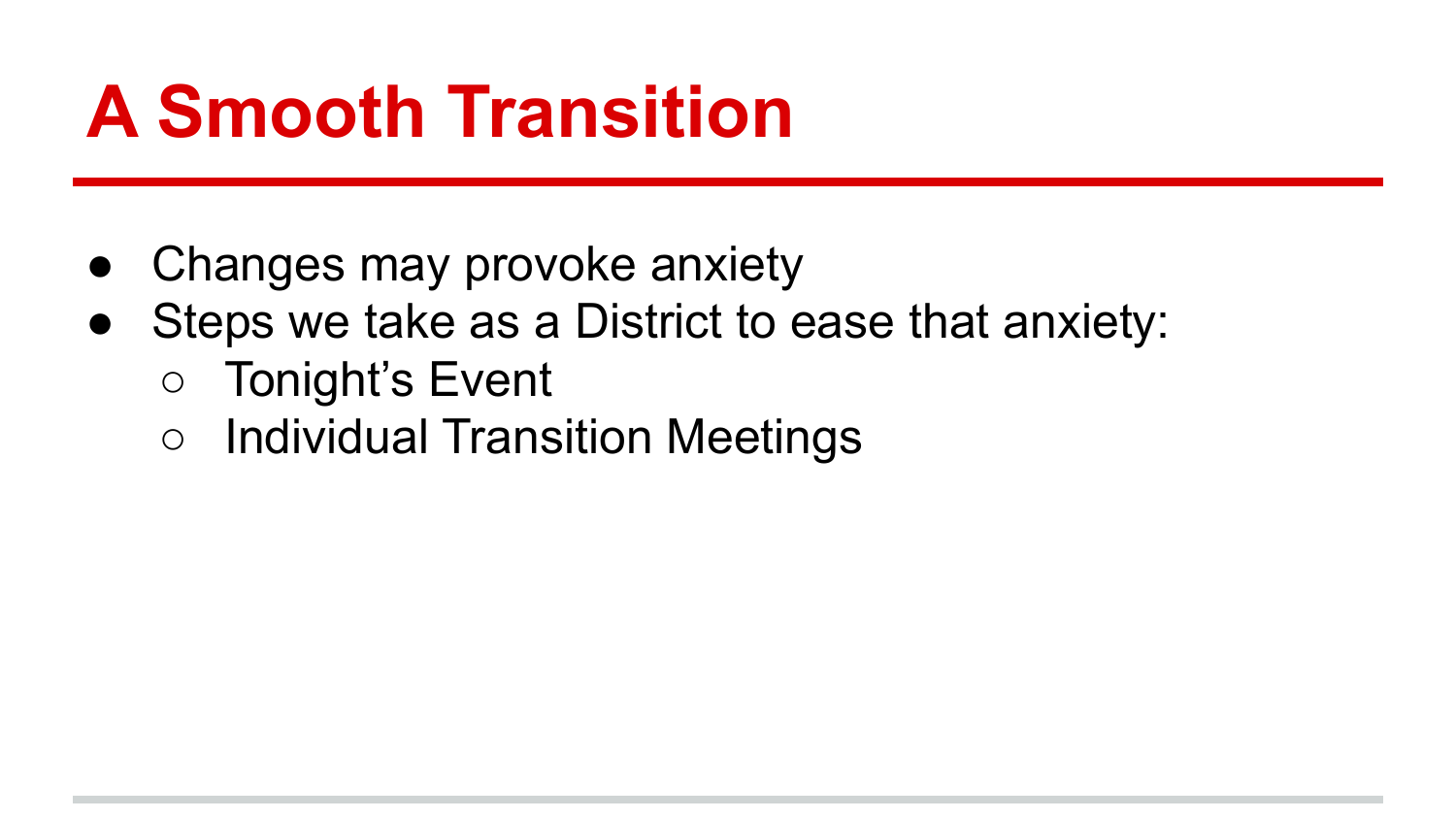### **Transition Timeline**

- January-February
	- Planning meetings between elementary and middle schools
- March-April-May
	- Transition IEP meetings and student tours/visit take place
- June
	- Student files transferred to receiving school
- August
	- School tours, as needed
	- Case managers contact parents
	- School begins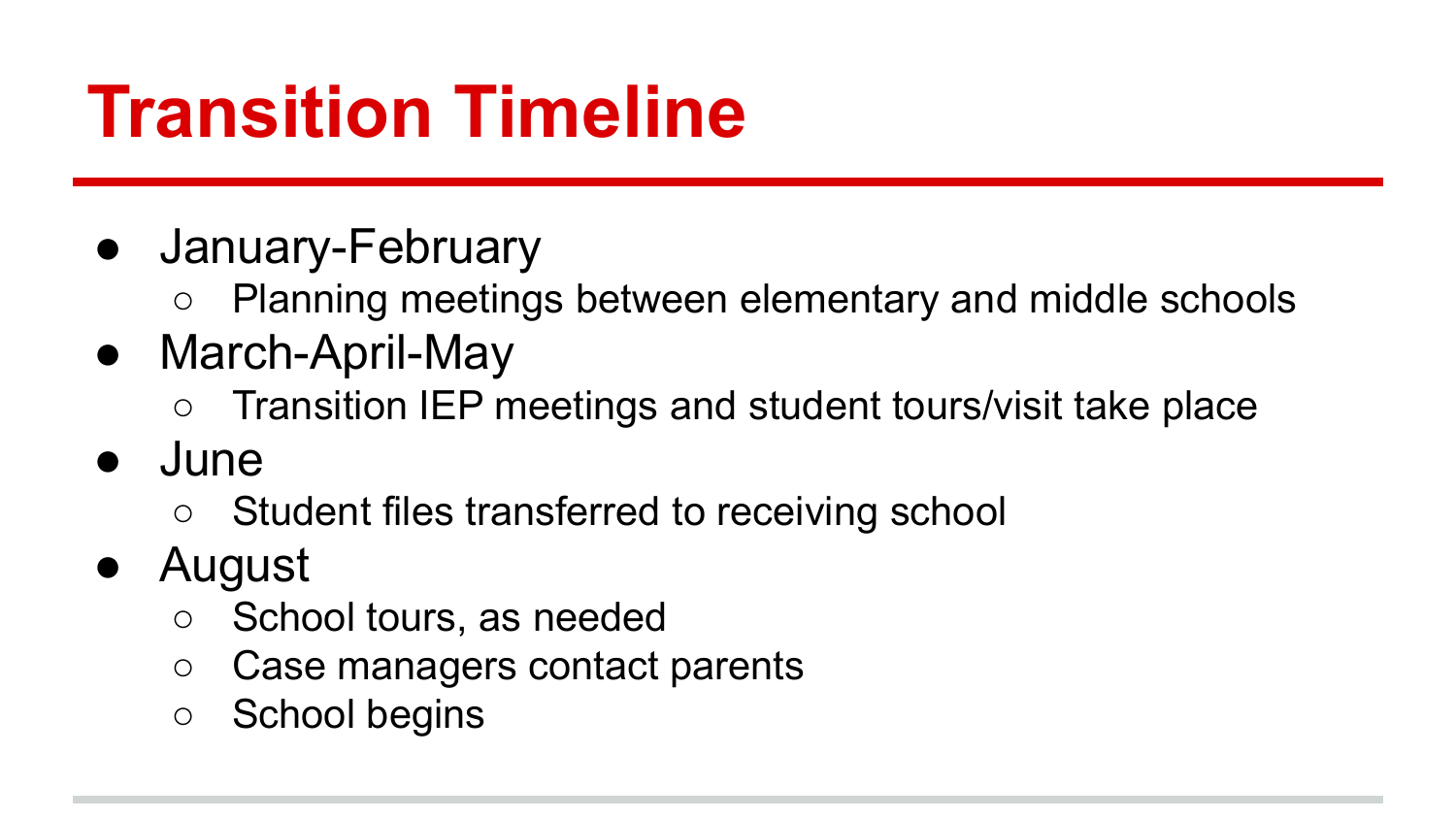# **Typical Middle School Day**

- Schedule
	- 10 class periods in a day, 40 minute periods.
	- All students start the day in homebase or homeroom/advisory
		- Taught by both general education and special education teachers
		- Students may be assigned to homebase/homeroom taught by their case manager, if needed
- Students may participate in:
	- Academics at their ability level
	- Physical Education
	- Lunch
	- Creative Arts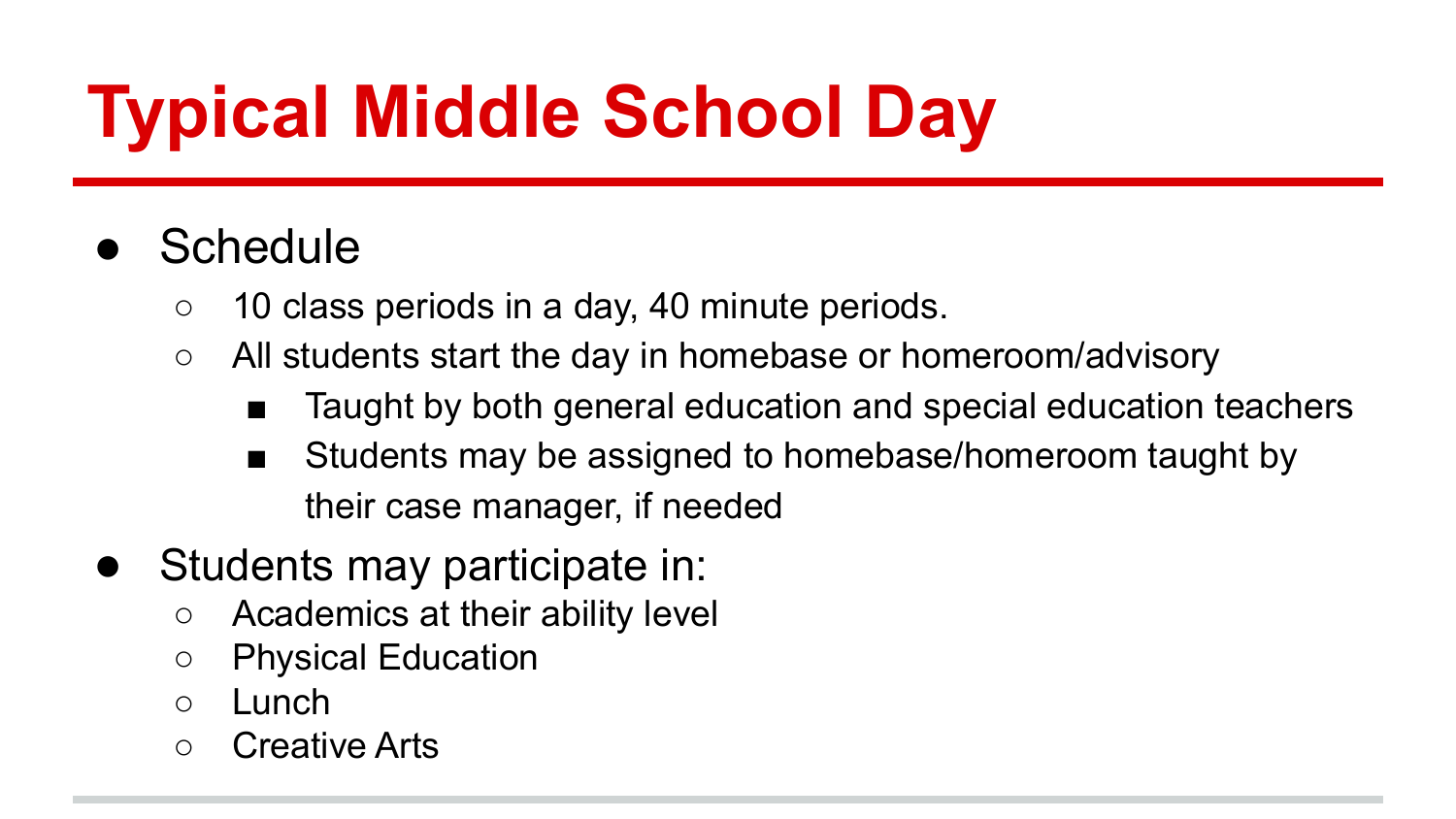#### **District Continuum of Services**

● [Middle School Continuum of Programs](https://docs.google.com/document/d/1bwW7DtggjETo0NsdXN7WDAK1T3wspLrXwuovJ2mUhHE/edit?usp=sharing)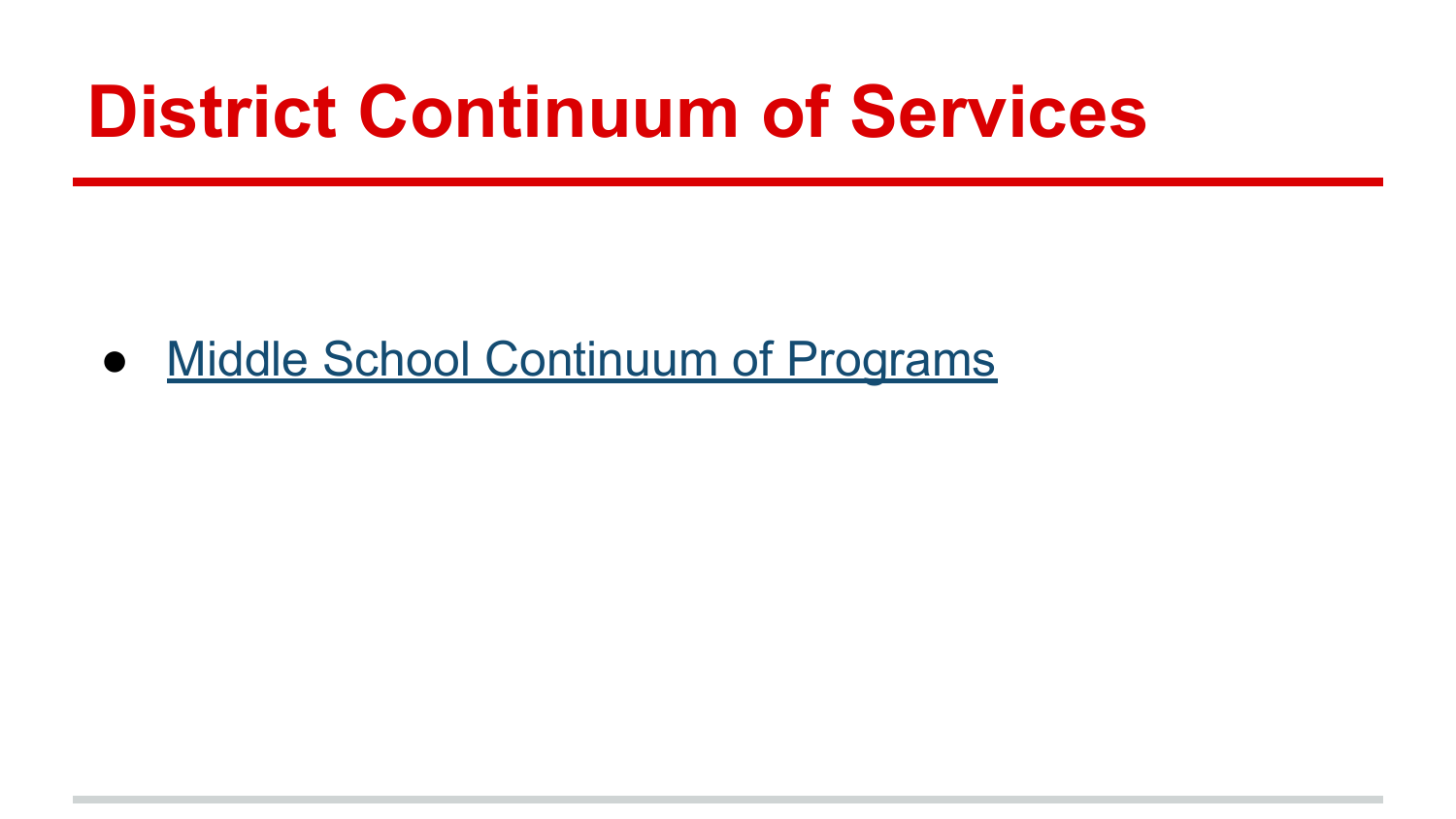# **Middle School Programs**

- Resource Program
	- Resource Classes
	- Small group classes
	- Co-Taught Classes
- Extended Resource Program (ERP)
- Individualized Learning Program (ILP)
- Speech-Language
- Additional supports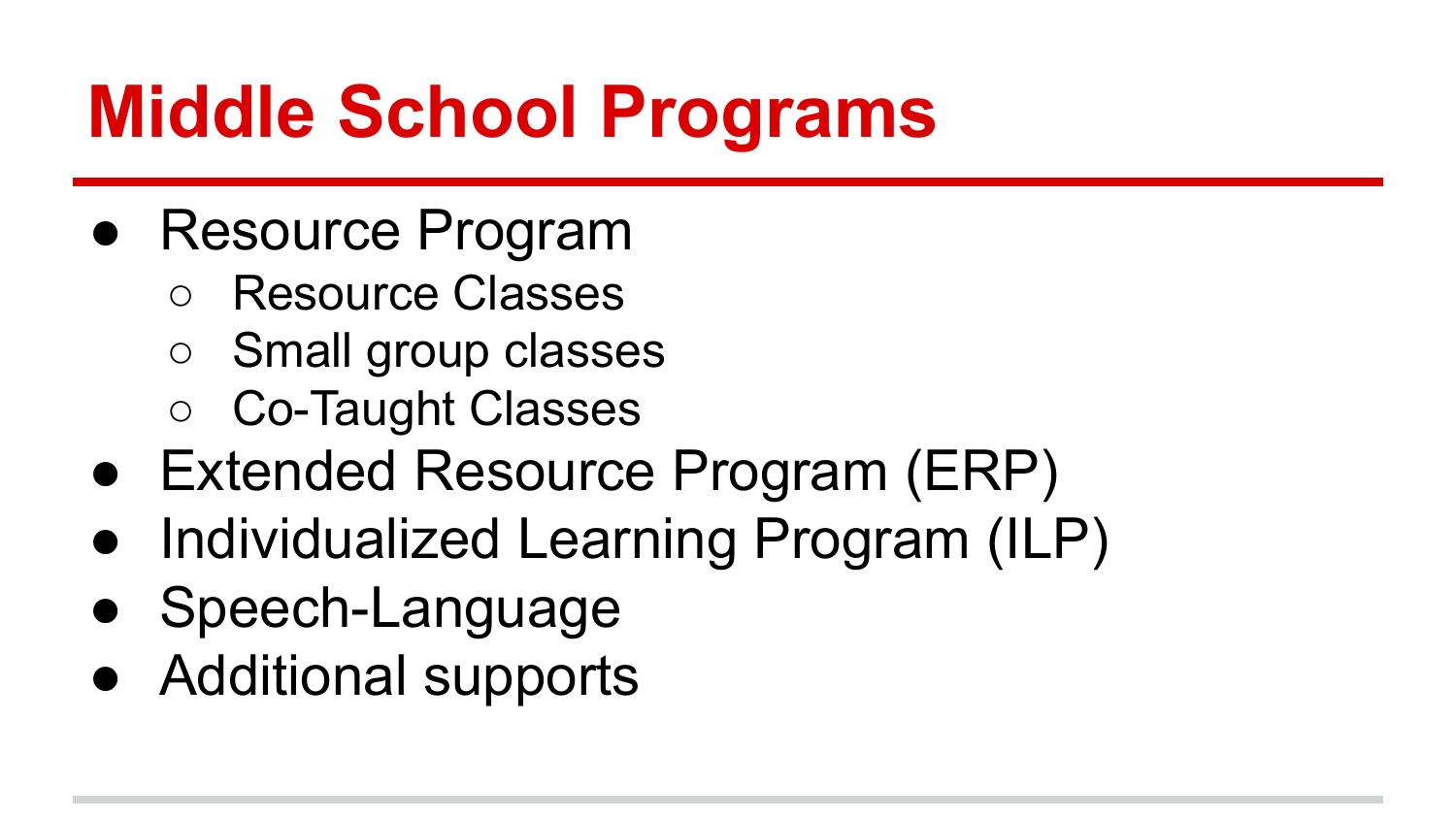# **Resource Program: Resource Period**

#### **Resource Period**

- Pre-teaching and re-teaching of core academic concepts in reading, writing, math, science and/or social studies
- Instruction based on individualized goals
- Small group instruction
- Organizational support
- Preparing for tests
- Students with speech-only IEPs do not typically qualify for a resource period, unless they have academic goals
- Taught by special education teacher
	- Also usually serves as case manager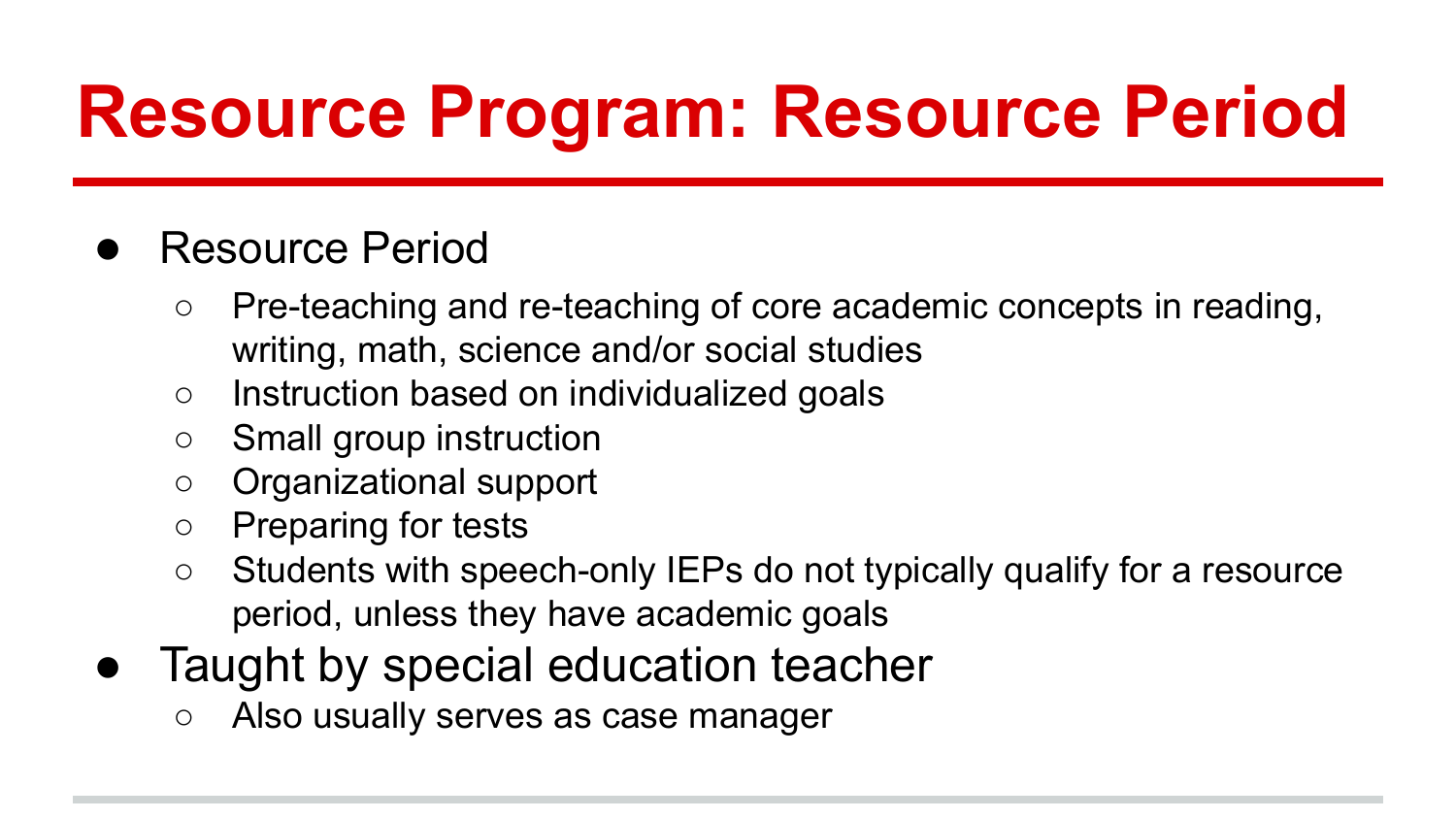### **Resource Program**

#### Integration Opportunities:

- General education academics as appropriate
- Homebase/Homeroom
- Creative Arts
- Physical Education (PE) and Health
- Lunch
- Single-grade classrooms
	- Resource teachers change each year due to specialization at single grade level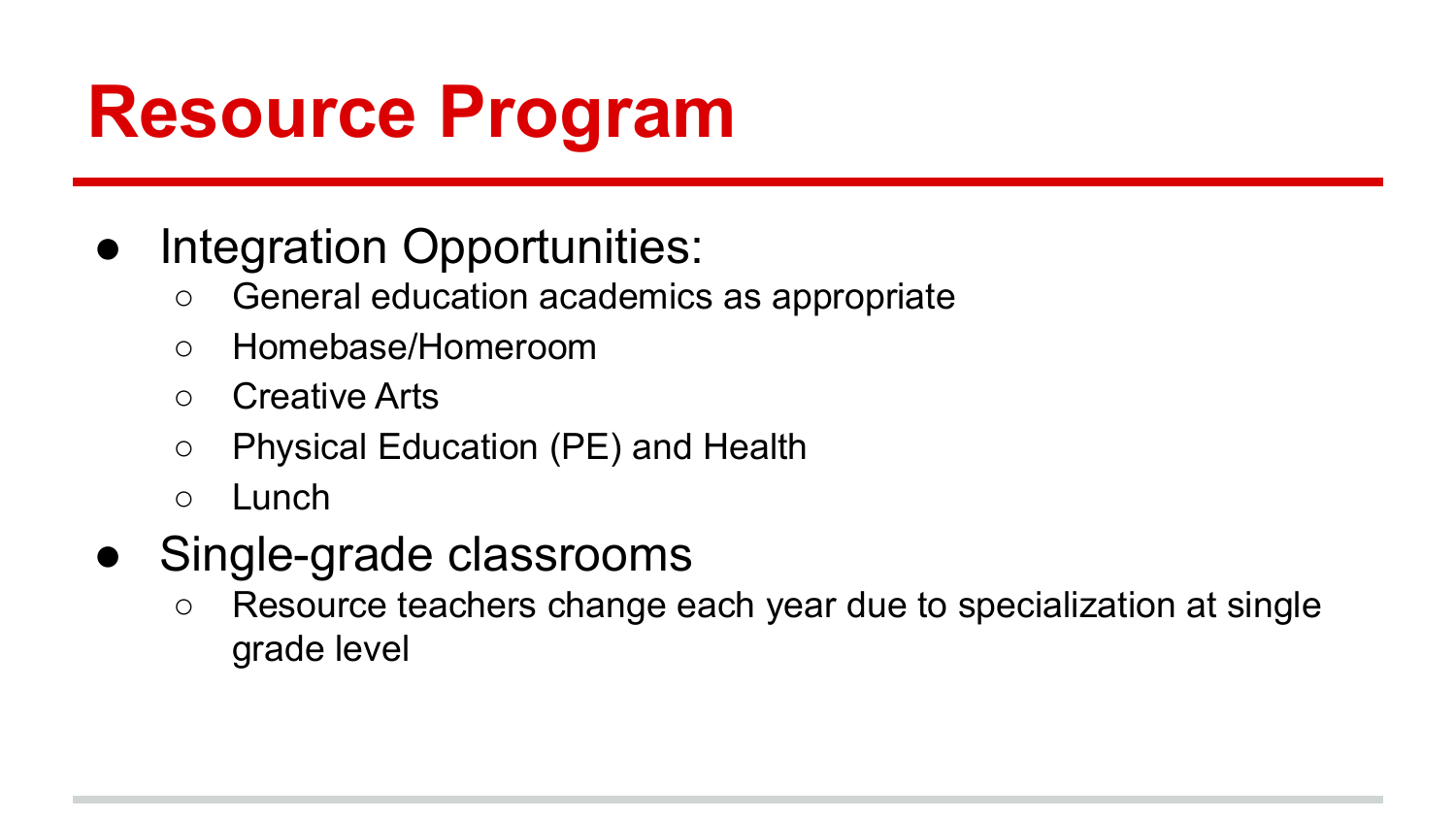### **Resource Program: Co-taught Classes**

- These classes are designed for students who need the following:
	- Access to general education curriculum
	- Concepts routinely reinforced and re-taught in a general education setting
	- Blend of general education and special education students
	- This allows special education teaching support in the general education subject area
- Integration Opportunities:
	- Offering differ by building and year, based on student need
	- As appropriate, students may attend general education core and content classes (Math, Science, English, etc)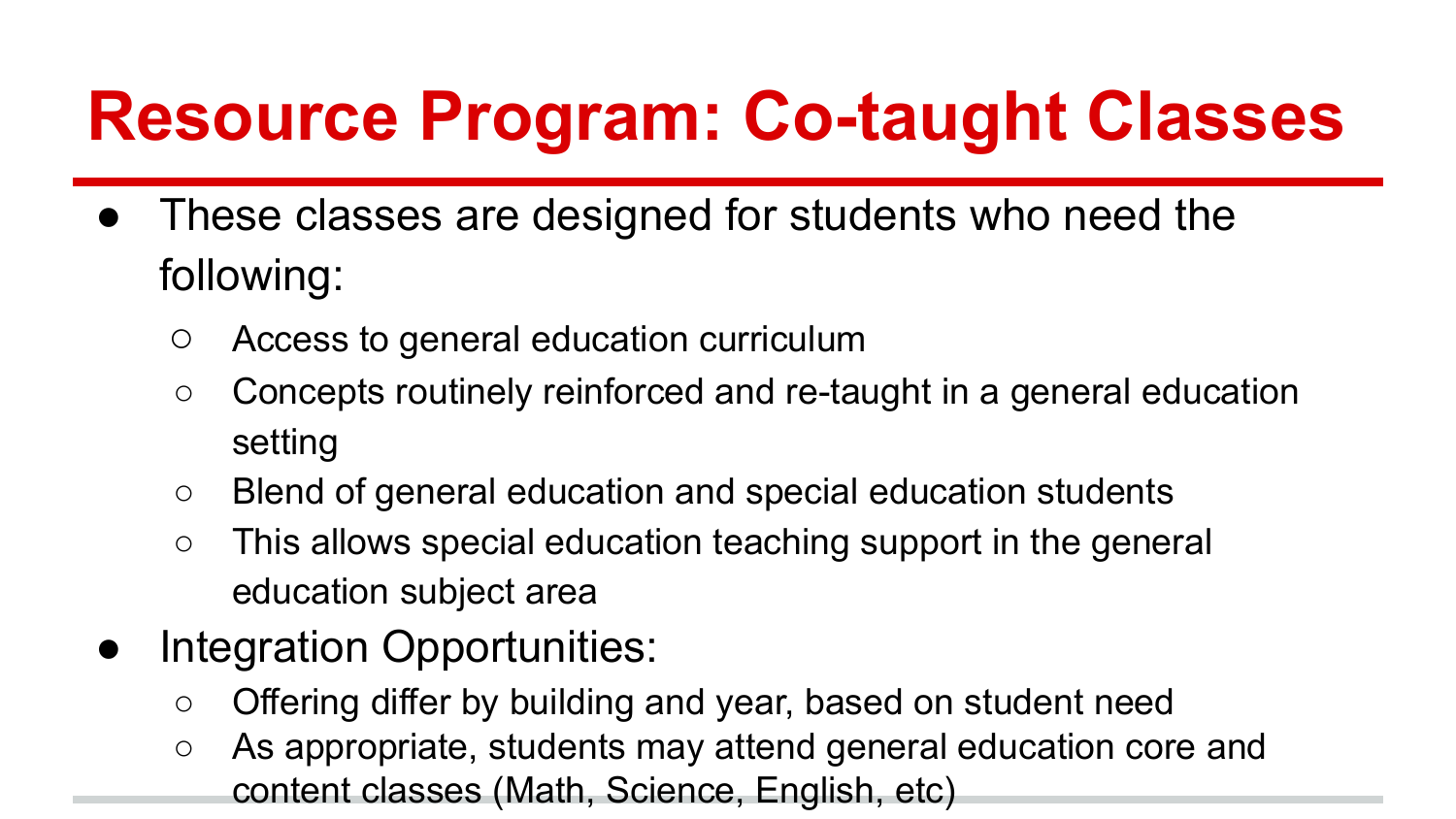#### **Resource Program: Small Group Classes**

- These classes are designed for students who need the following:
	- Slower-paced instruction
	- Pre-teaching and re-teaching of curriculum
- Offered for both math and reading/language arts
- Taught by a special education teacher
- May use the general education curriculum or alternative curriculum, depending on students' needs
- Students attend general education science, social studies, and health classes
	- Some students may be placed in a class with teaching assistant support for classroom/testing accommodations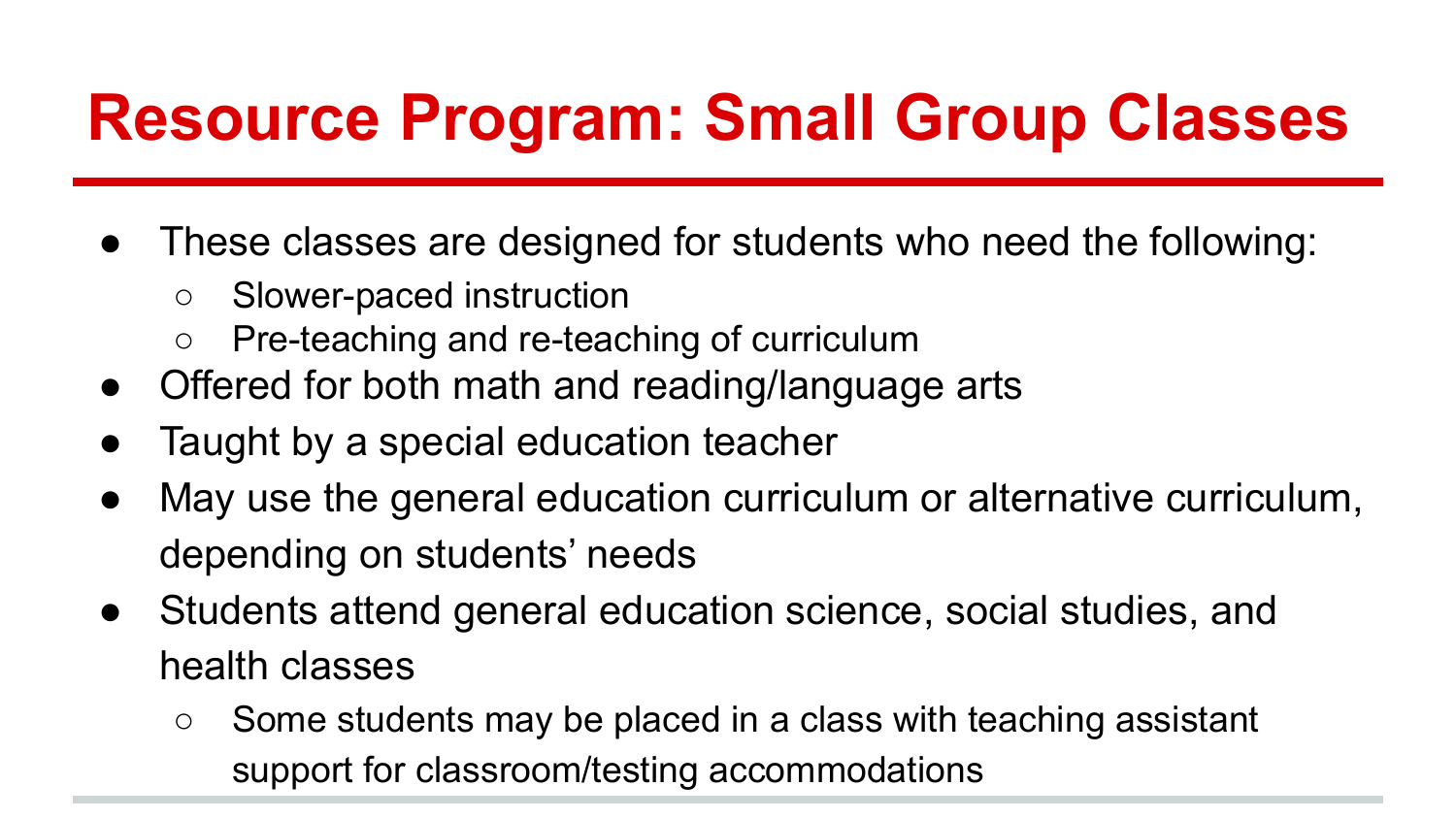# **World Language vs Resource Period**

- A resource class takes the place of World Language
- If a student no longer requires a resource period, a World Language course will be considered
- There is no World Language requirement prior to high school
	- Certain colleges typically require two years of world language at the high school level, regardless of middle school participation
	- There is no world language requirement for high school graduation
- Placement in resource will be determined at the transition meeting
	- Speech-only students should select a language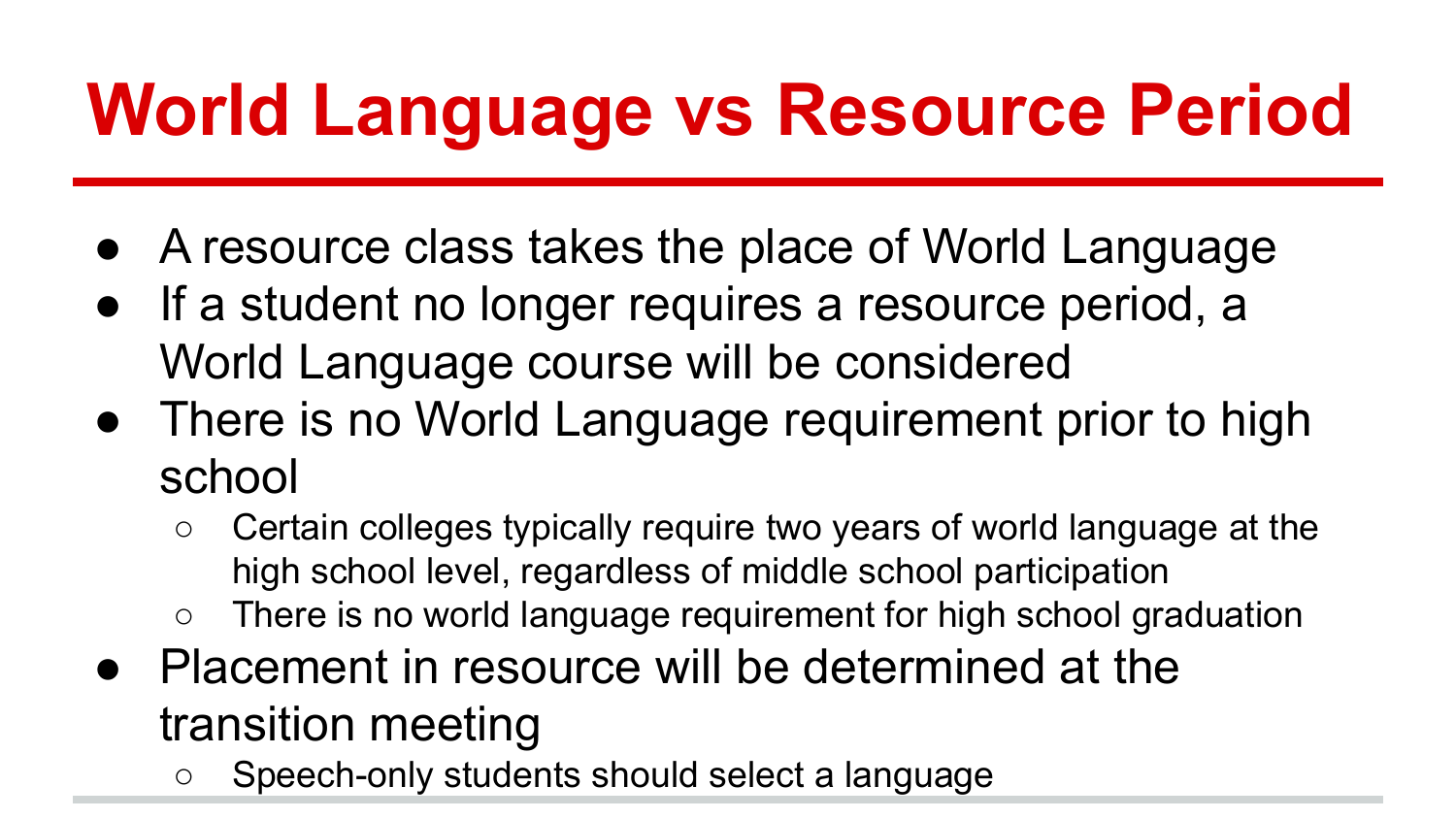# **Extended Resource Program**

- This program is designed for students who:
	- Typically 2-3 years below grade level in all academic areas
	- $\circ$  Able to attend whole group academic classes within in a small group setting
	- $\circ$  Require special education more than 50% of the day
- Academic focus
	- Research-based, alternate curriculum
- Students have the opportunity to attend general education classes with teaching assistant support, as appropriate
- Students do not participate in World Language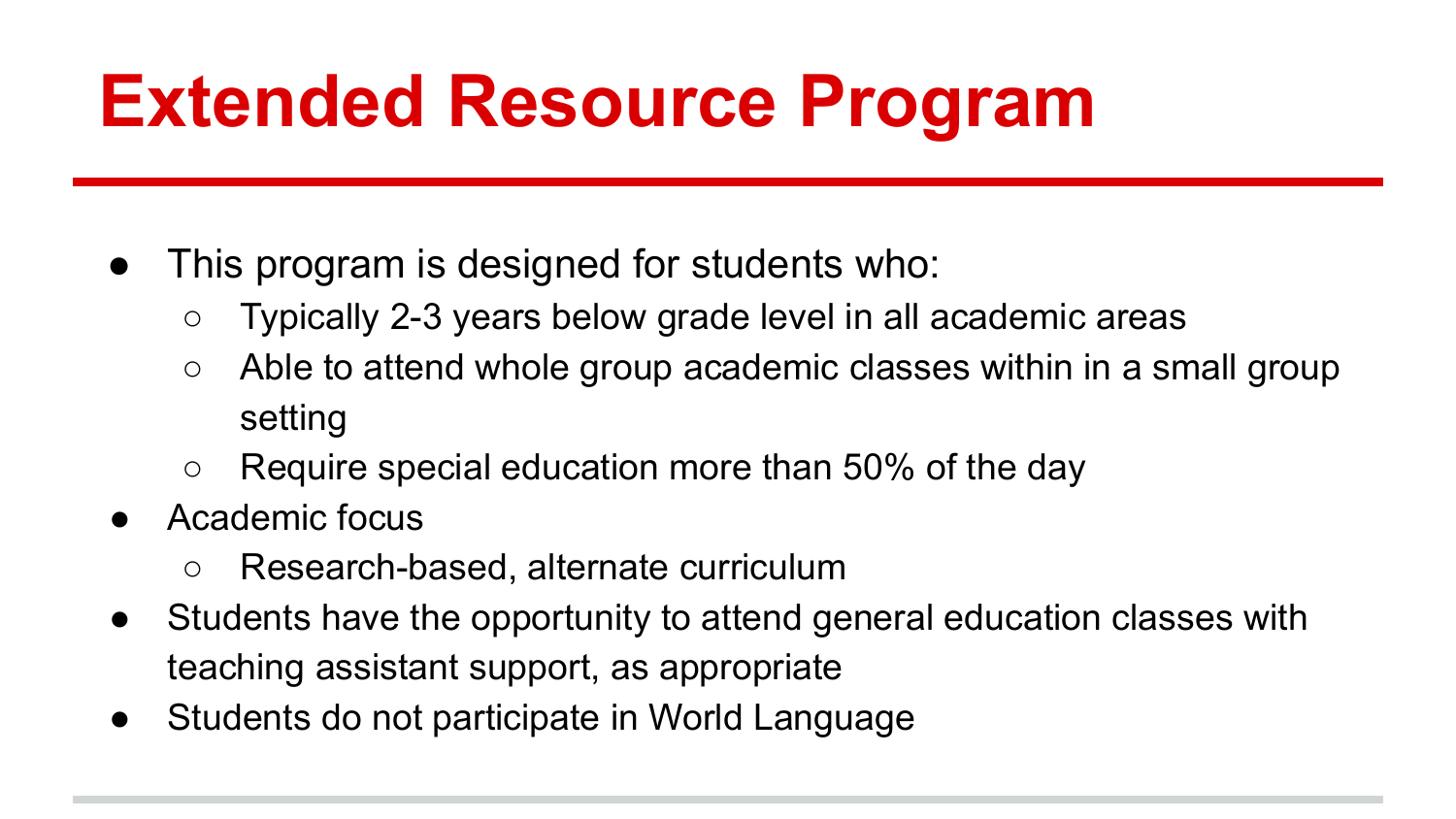# **Extended Resource Program**

- Multi-grade
- **○** No more than 12 students per class, with TAs
- **○** May include push in and/or pull out speech and language, social work, OT and PT
- $\circ$  Students utilize technology to help support any of the following: reading, writing, organization and/or note taking
- Some students may require assistive technology
- Students participate in IAR testing
- Positive Behavioral Supports with a strong focus on student skills, problem solving and self advocacy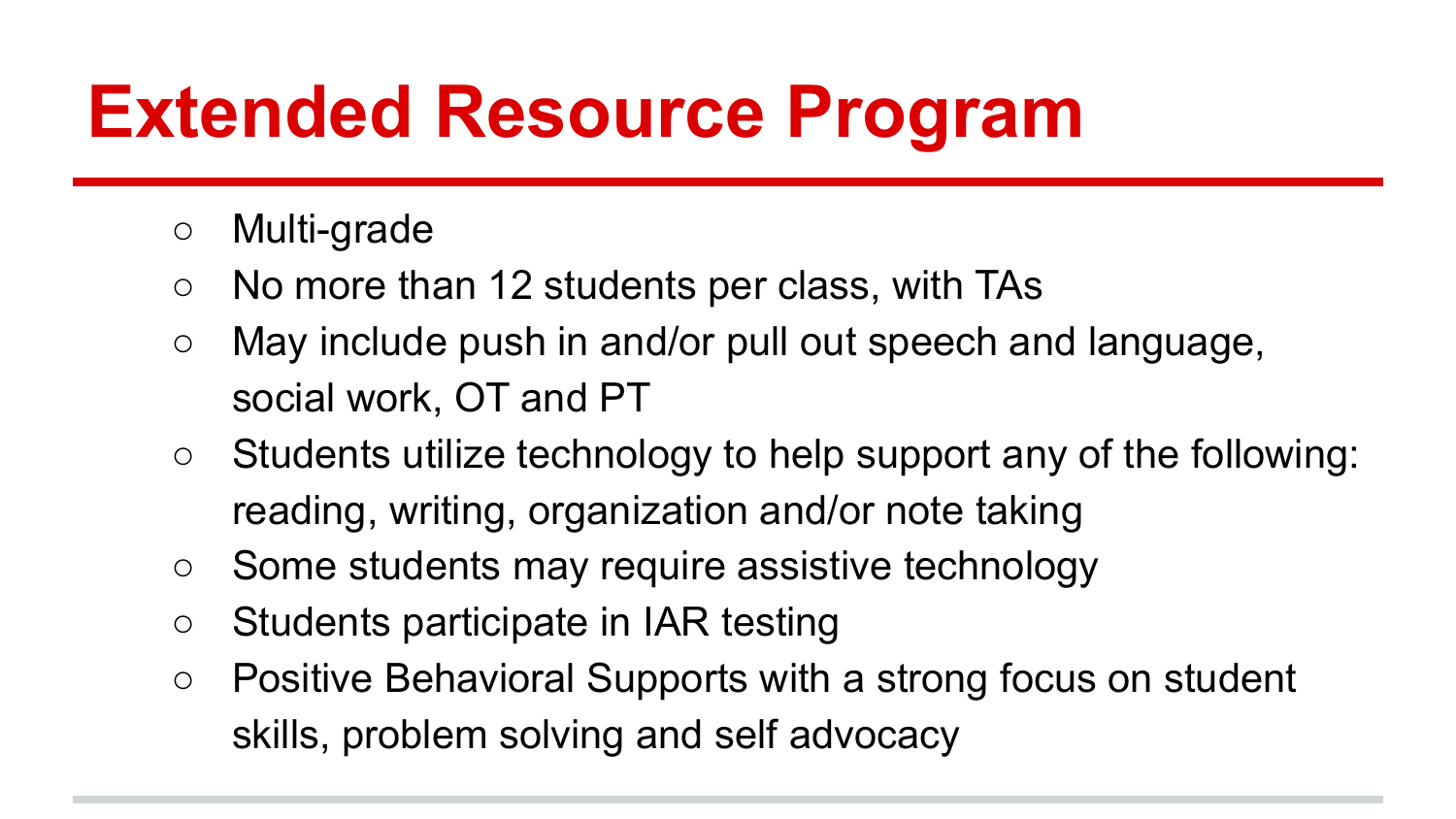# **Extended Resource Program (ERP)**

#### Integration Opportunities:

- **Creative Arts**
- Physical Education
- Homebase/Homeroom Advisory
- Lunch
- Students may attend co-taught or small group classes as appropriate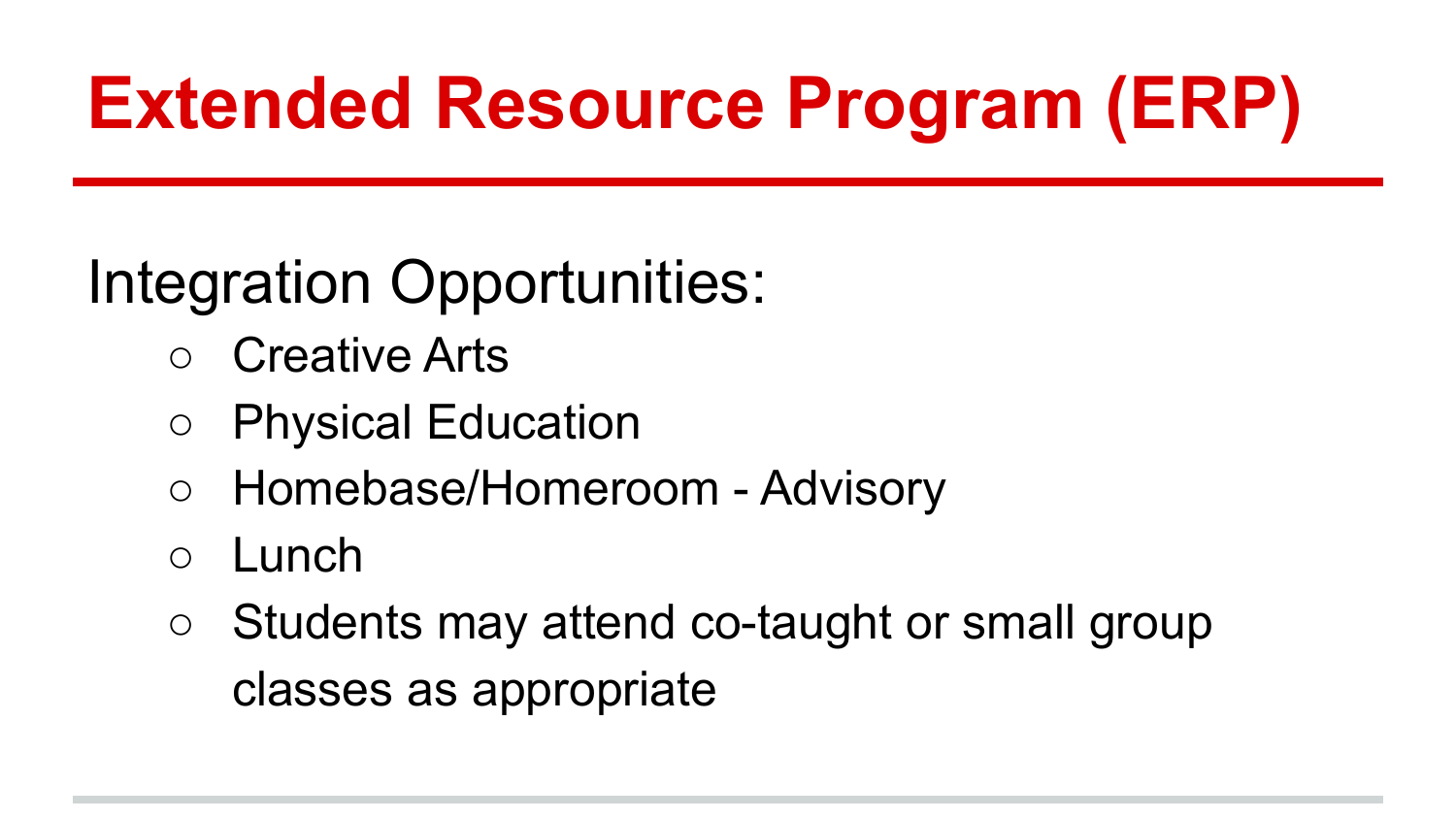# **Individualized Learning Program (ILP)**

- This program is designed for students who:
	- Are more than 3 years below grade level
	- $\circ$  Require special education support more than 50% of their day
	- Require modified, small group instruction in all academic areas
	- Benefit from instruction/materials delivered in using a multi-sensory approach (visual, auditory, kinesthetic and experiential)
- Functional academic focus in a highly structured and routine setting
- **Transdisciplinary model**
- Positive behavioral supports built into the day with a focus on student skills and independence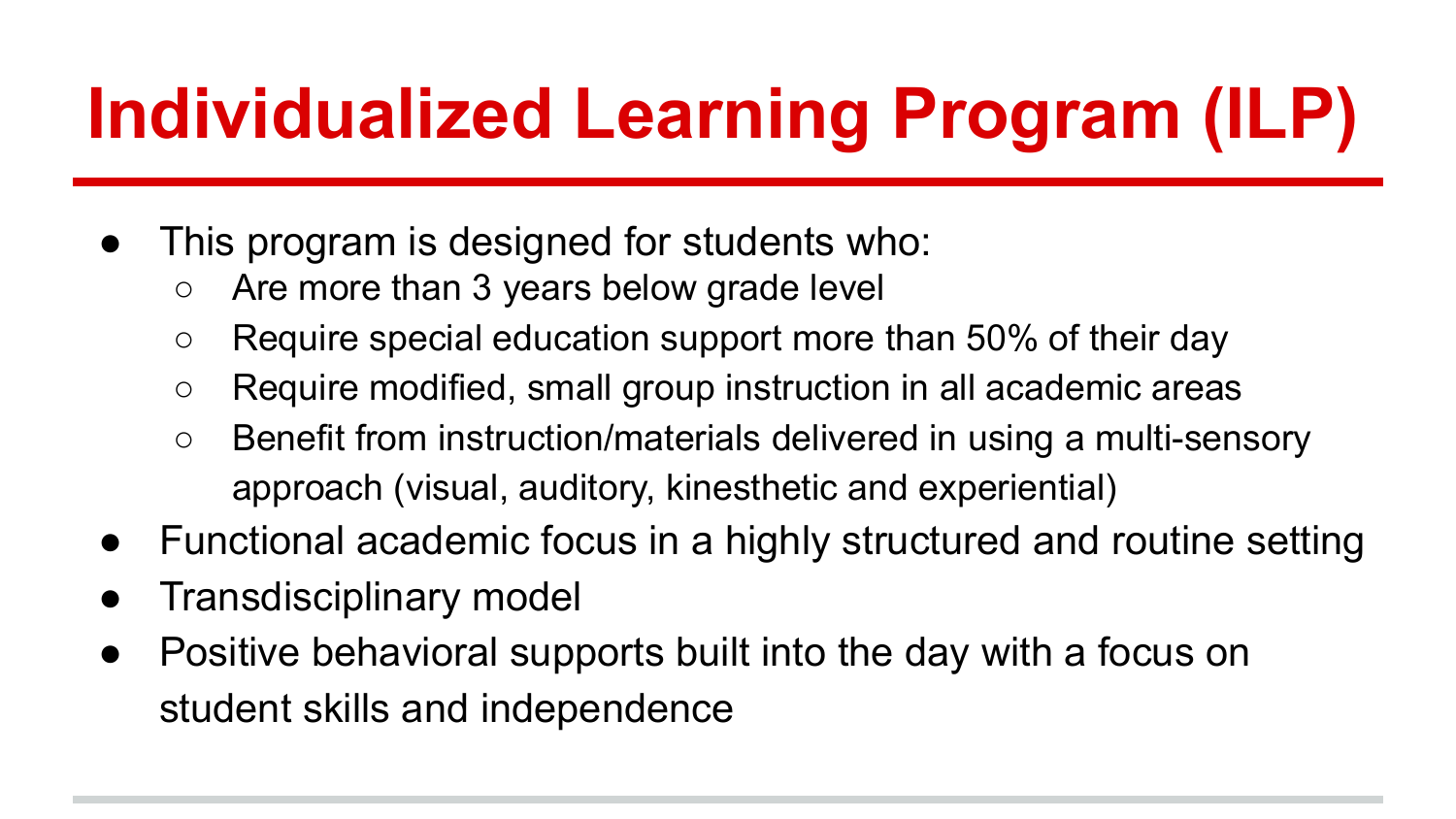# **Individualized Learning Program (ILP)**

- Multi-grade class
- **●** No more than 10 students per class, with TAs
- Students participate in IAR or DLM-AA
- Sensory/movement breaks built into the day
- **●** Majority of academic time spent in self-contained classroom with consistent adults, reduced number of transitions during the day
- **●** Focus on building independence with activities of daily living
- Life Skills Class
- Social Studies and Science concepts may be embedded in the curriculum.
	- Curriculum is thematic across subjects, divided into 4-week units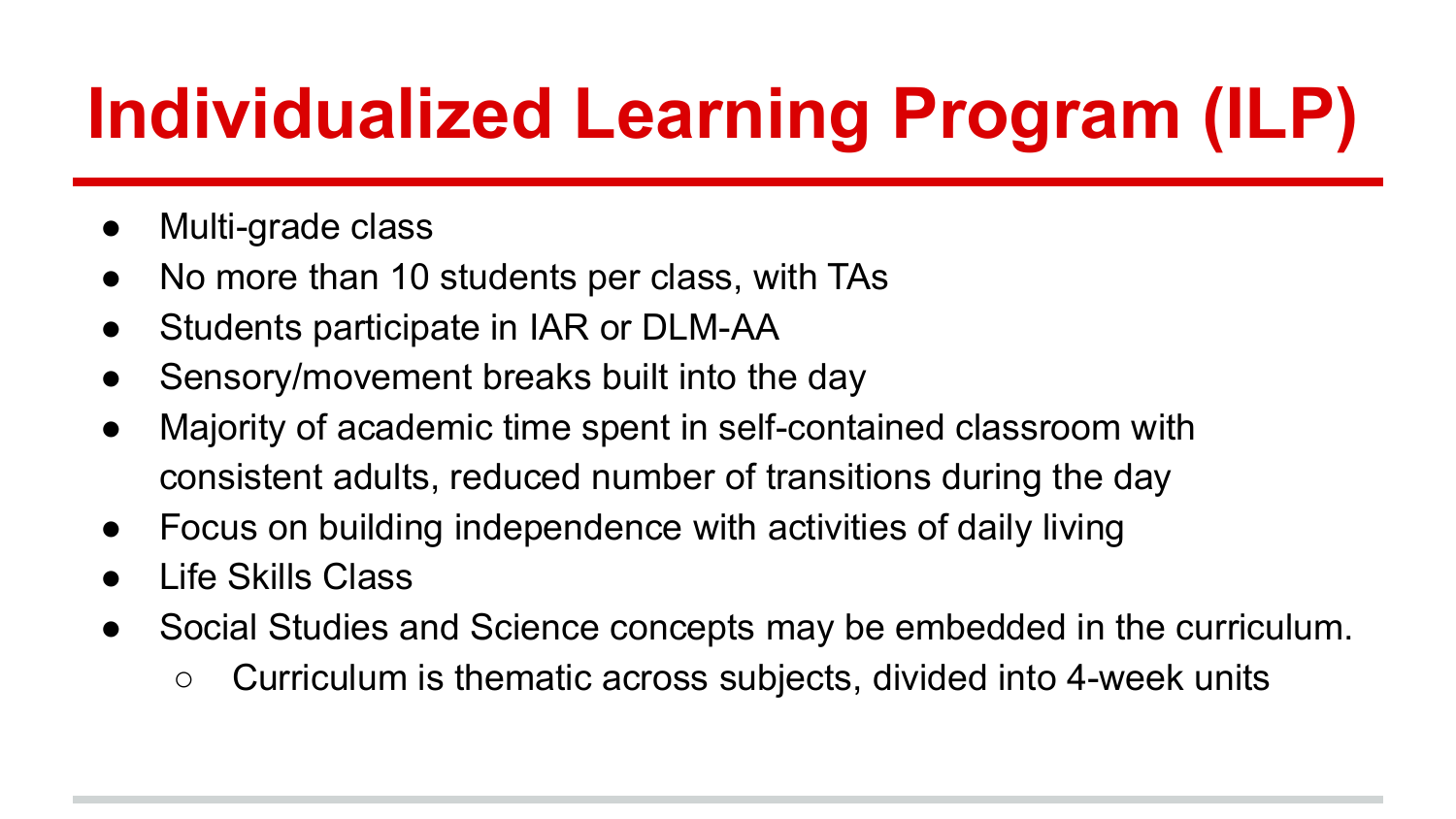# **Individualized Learning Program (ILP)**

- Integration Opportunities:
	- Creative Arts
	- Physical Education all year Alternative Health Curriculum
	- Homeroom/Homebase/Advisory
	- Lunch
	- **Extra Curricular Activities**
- Some students may participate in academics within the Extended Resource classroom, as appropriate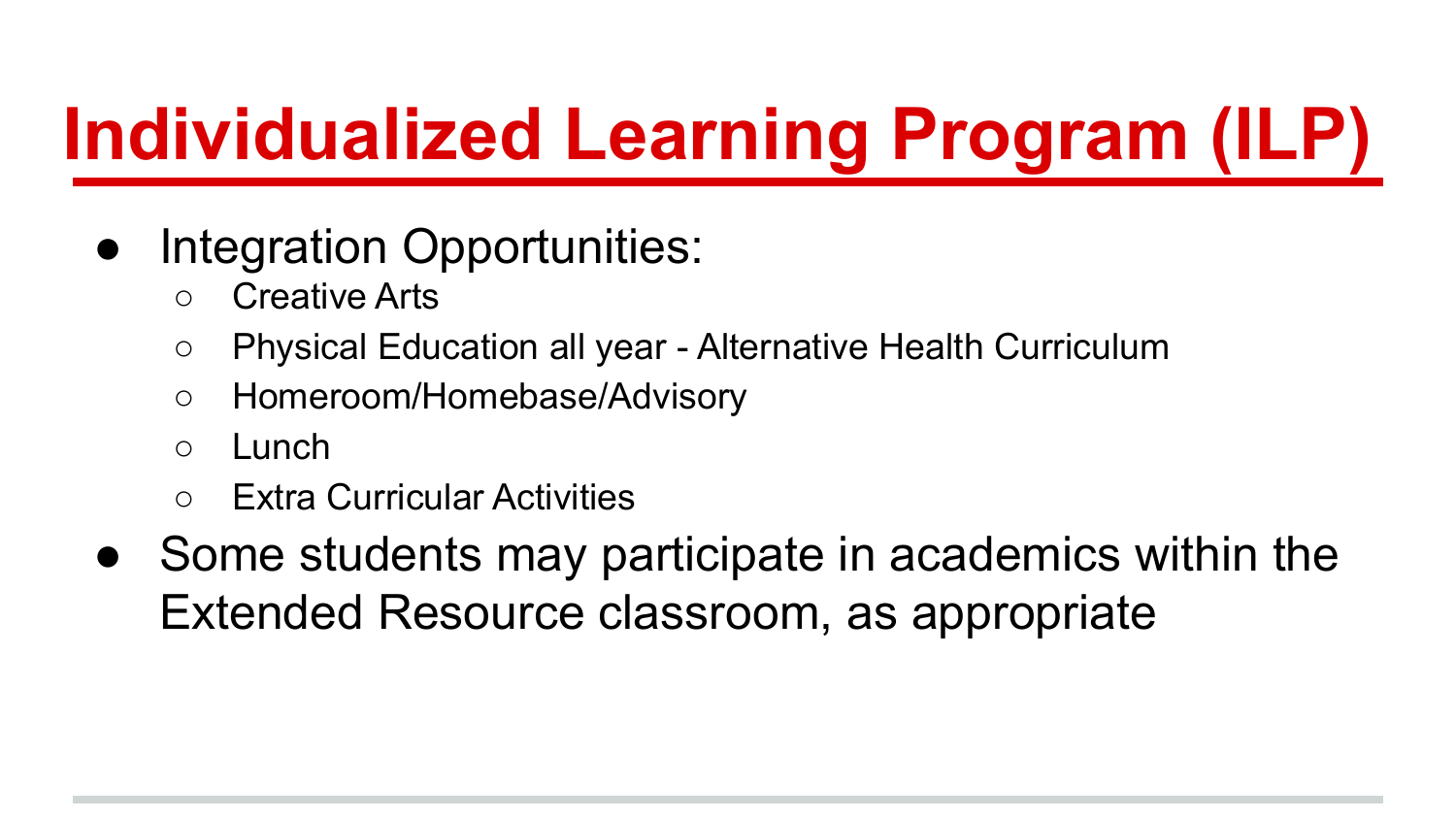# **Autism Supports**

- Students transitioning from Communications are included in their home school II P.
- Support from an NSSEO Board Certified Behavior Analyst is available to the District which may include:
	- Assistance with structured teaching, errorless teaching, data collection, communication programs, social skills training, and sensory integration
	- General and Specific Problem solving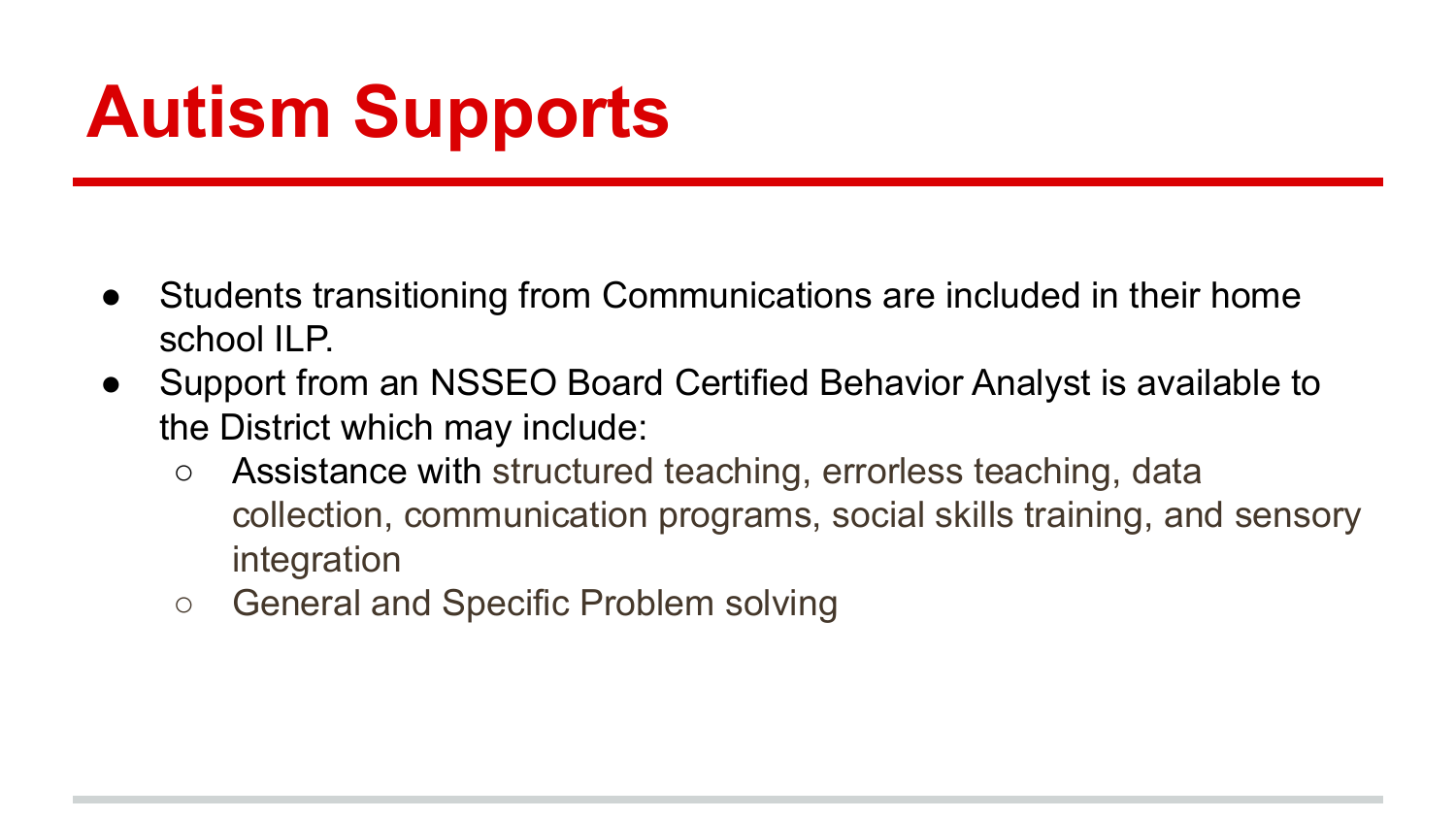# **Speech and Language Delivery Models**

#### ● Speech-Only

- Pull-out model
- Support articulation or language skills that impact educational functioning
- Rotating schedule or lunch groups
- Resource Program
	- Support language skills related to the academic core curriculum
	- Mostly pull-out services
	- Lunch groups or pull out of resource

#### ● Extended Resource

- Support language skills within core academic classes or with modified curriculum
- Social skills development
- Mostly pull-out and some push-in services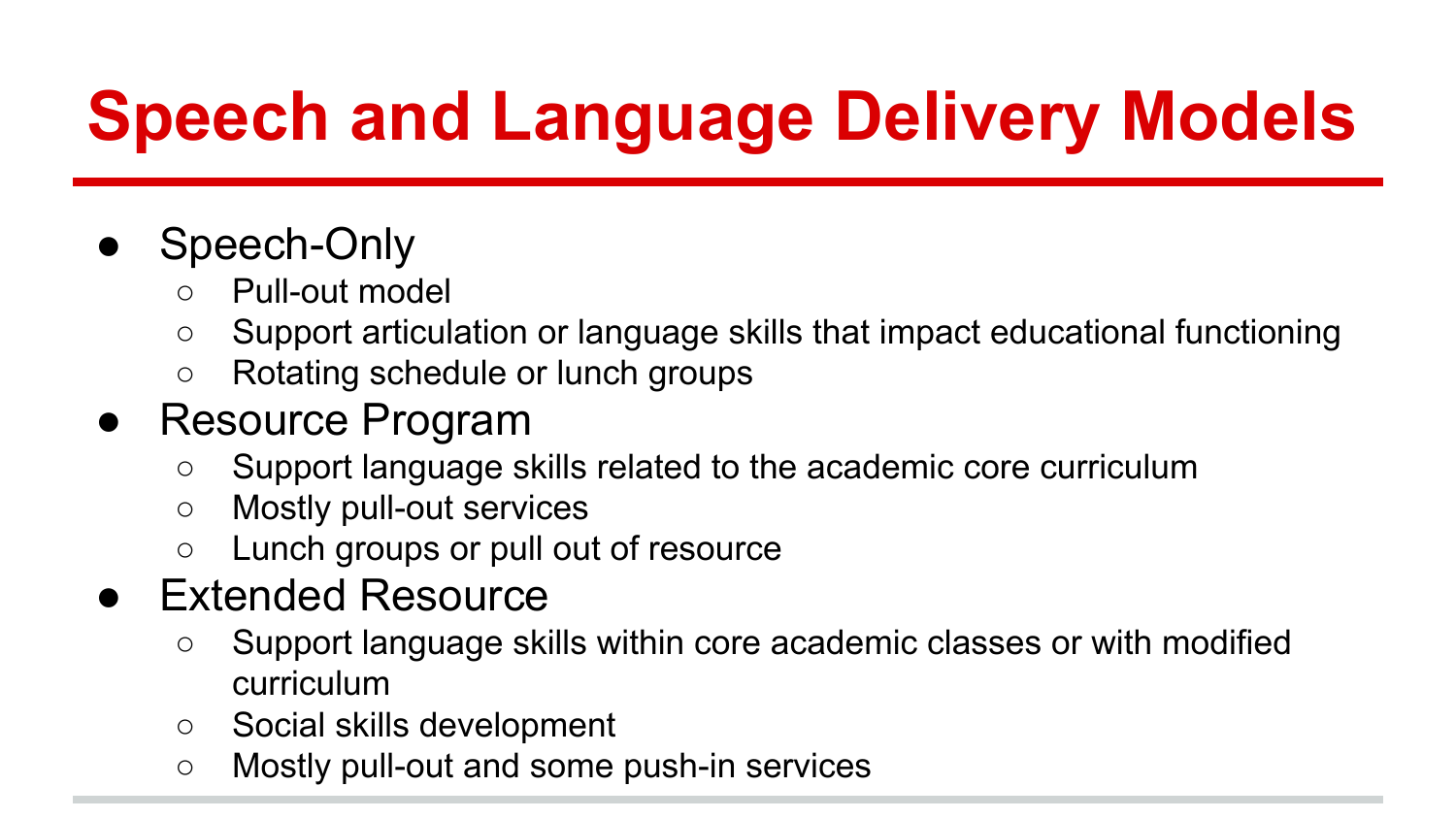### **Speech and Language Delivery Models**

- Individualized Learning Program
	- Address functional language and life skills
	- Social skills training
	- Support community outings
	- Highly collaborative with classroom teacher and/or social worker/occupational therapist
	- Push-in services with some pull-out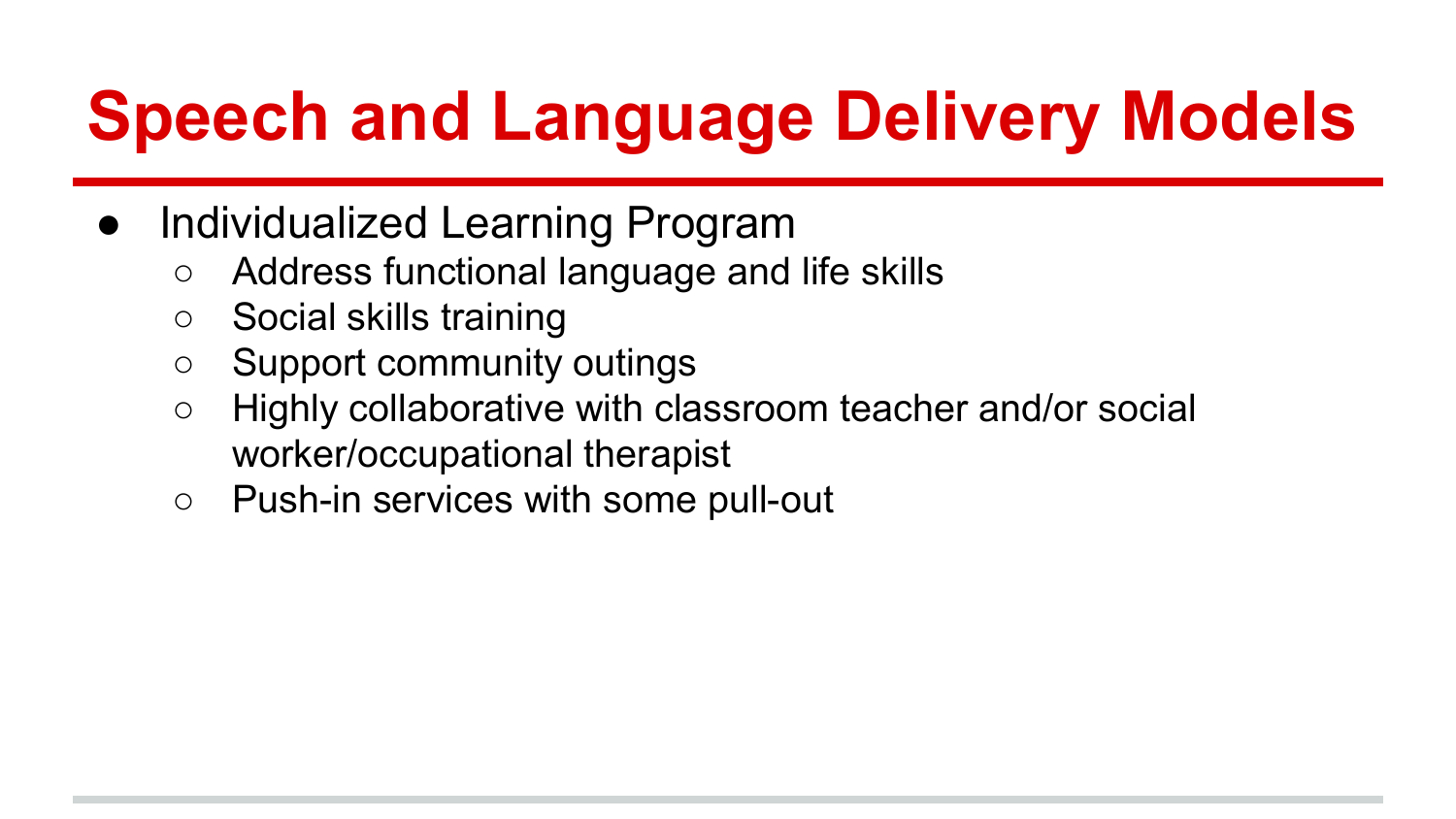# **Additional Supports**

- Occupational Therapy/Physical Therapy
	- Push-in and pull-out models of support
- Social Work
	- Push-in and pull-out models of support
	- Small group or individual
	- Lunch groups
	- Issue-specific support groups
- Adaptive Physical Education
	- Direct or consult services in general education class
	- TA support available for daily PE, as needed
- Vision/Hearing
	- Provided by NSSEO staff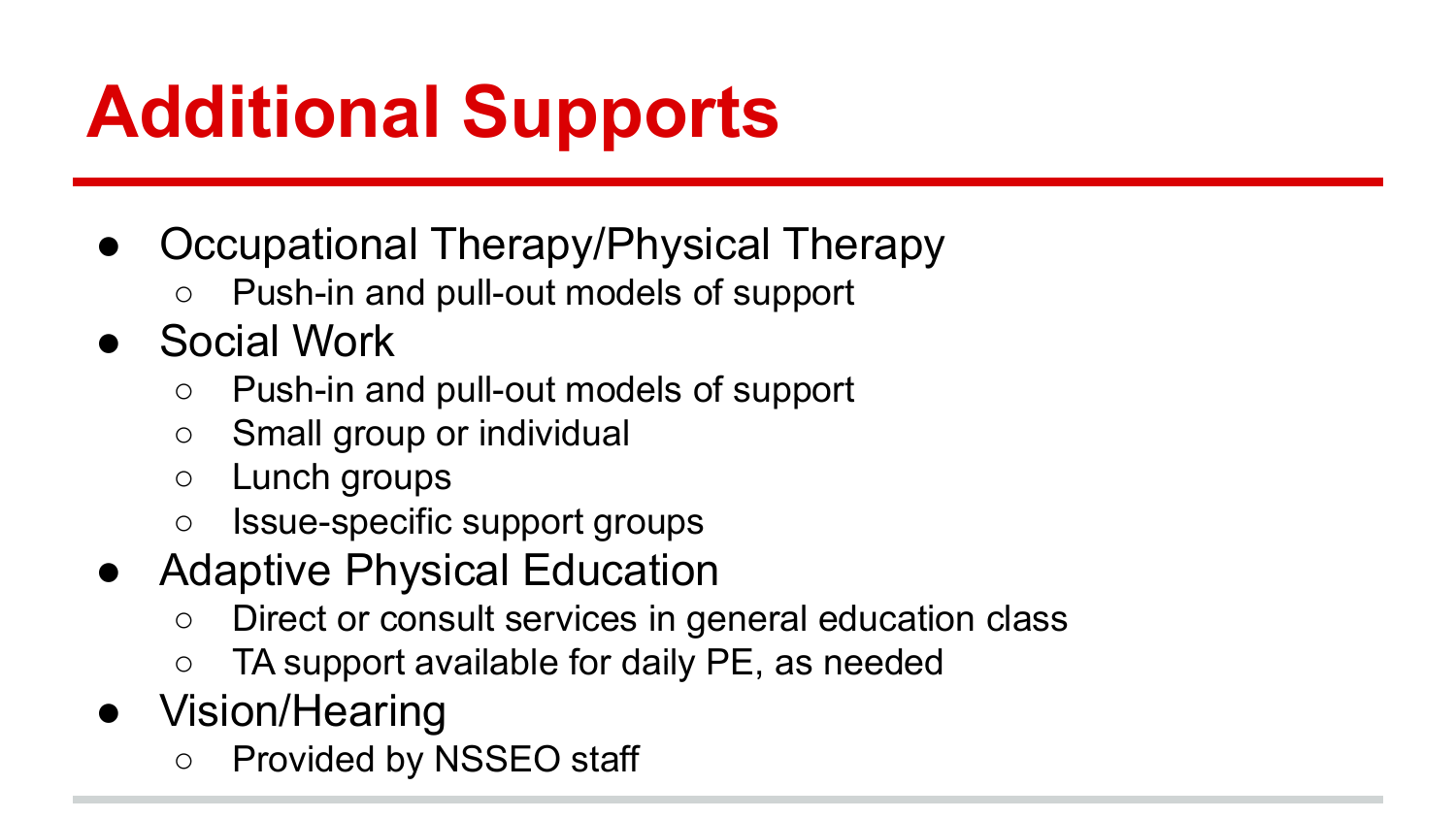### **Other Supports Available**

- Response to Intervention (RtI) Math & Reading classes
	- Available to general education and special education students
- Various lunch support depending on needs of the child
- Academic & social clubs, extracurricular sports and activities are available for ALL students
	- After school support depending on needs of the child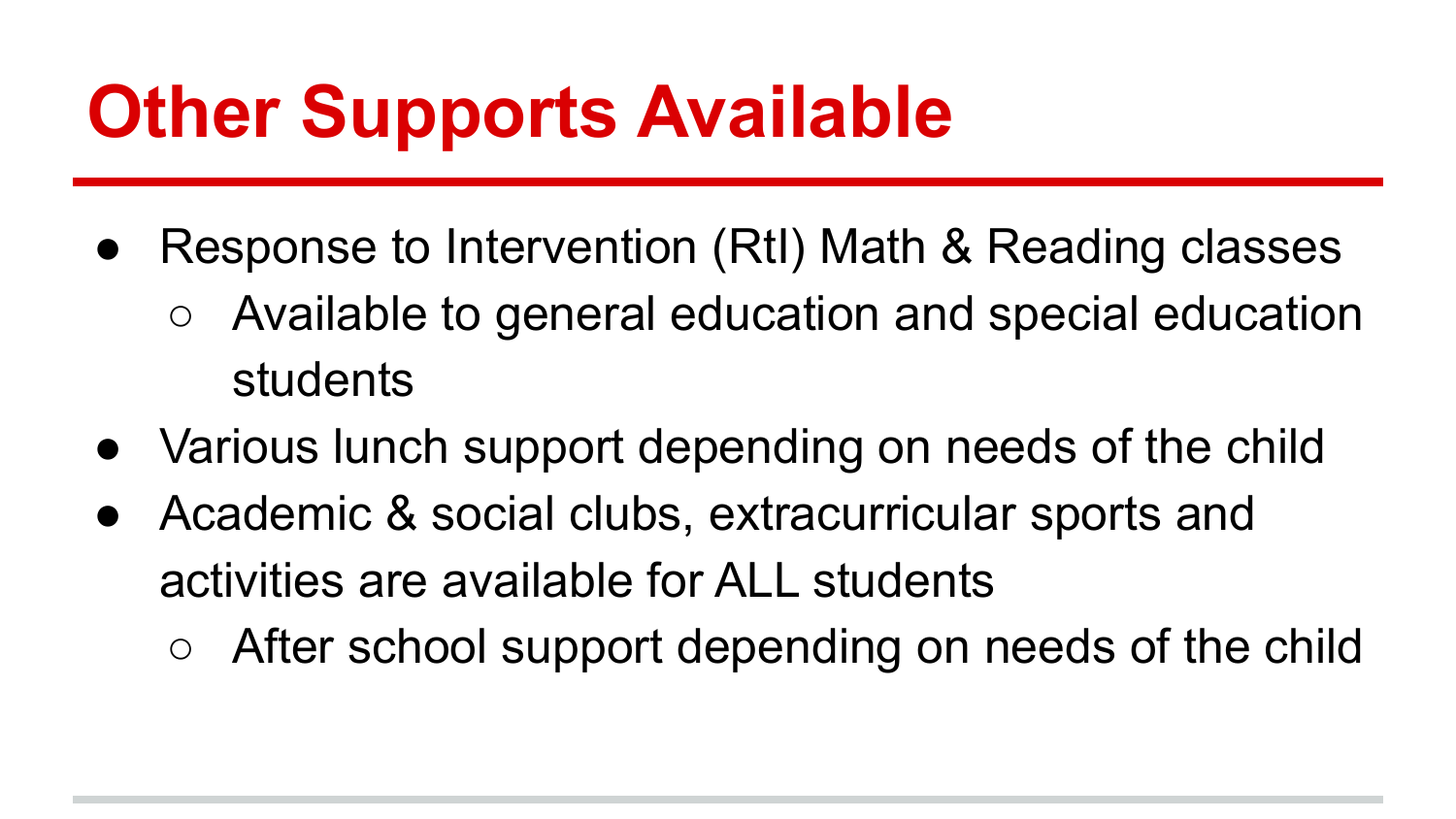#### **Transition Process**

- Teams meet in winter to begin discussing students
- Parents invited to attend transition meeting in spring
	- Held at sending elementary school
	- Anticipated for April 2020
	- Considered an IEP meeting
	- May also include annual review for students with spring IEPs

#### ● Attendees

- All members of sending elementary team
- Middle school representative
- Parents
- Middle school administrator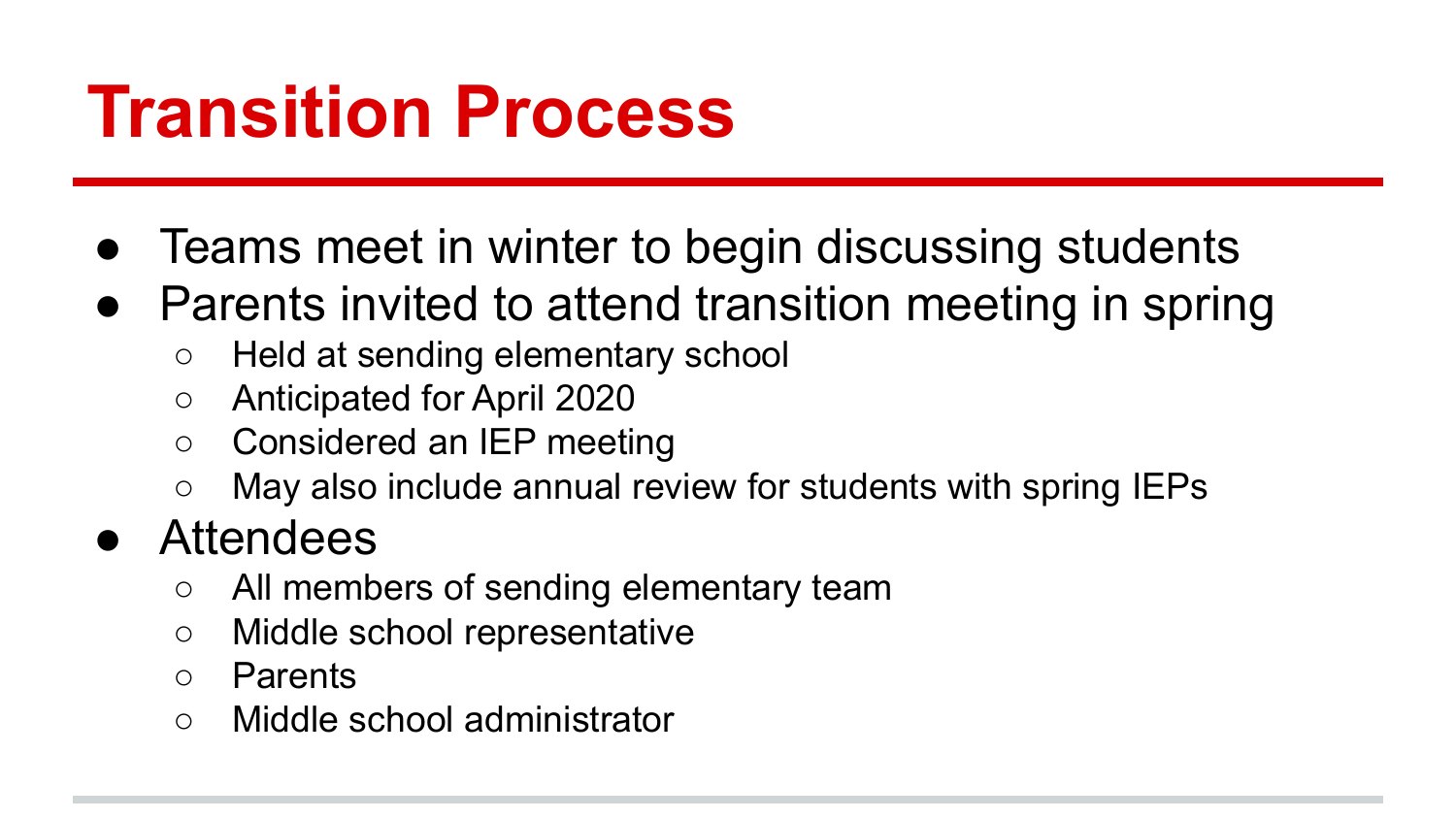#### **Transition Process**

#### **Purpose**

- Review current goals
- Review and revise classroom accommodations
- Review and revise minutes of service to match middle school model
- Determine middle school program placement

#### Case Managers

- Resource teachers are typically the case manager
- Case manager will change each year, based on student's team assignment
- Speech-only students managed by SLP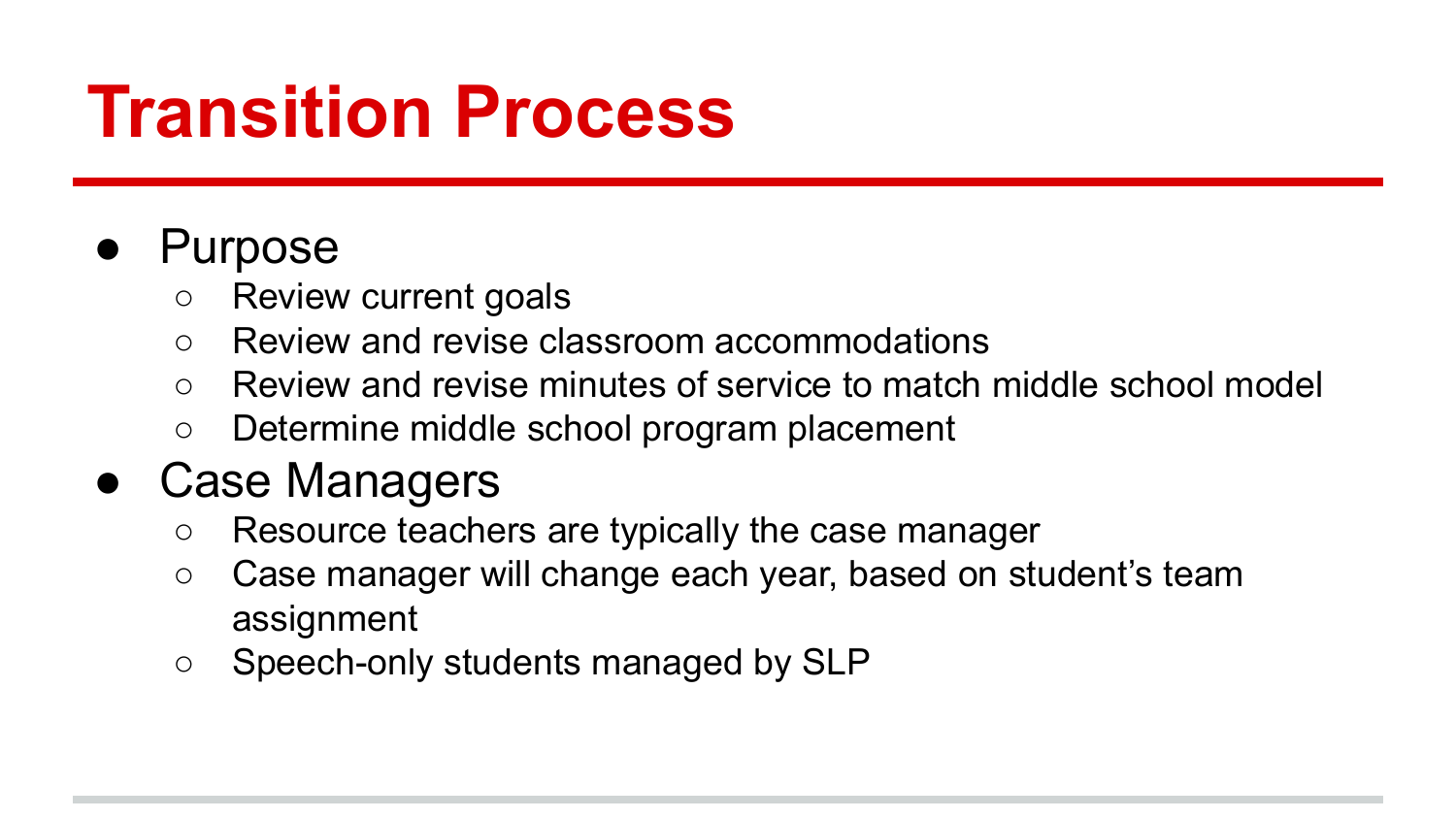#### **You and your child's team will work together to...**

- Determine the most appropriate level of support to meet your child's IEP goals at the middle school level.
- Plan and structure the supports your child will need in order to be successful in 6th grade.
- Design an individualized transition support plan if needed.
- Communicate how these supports will be implemented throughout the school day.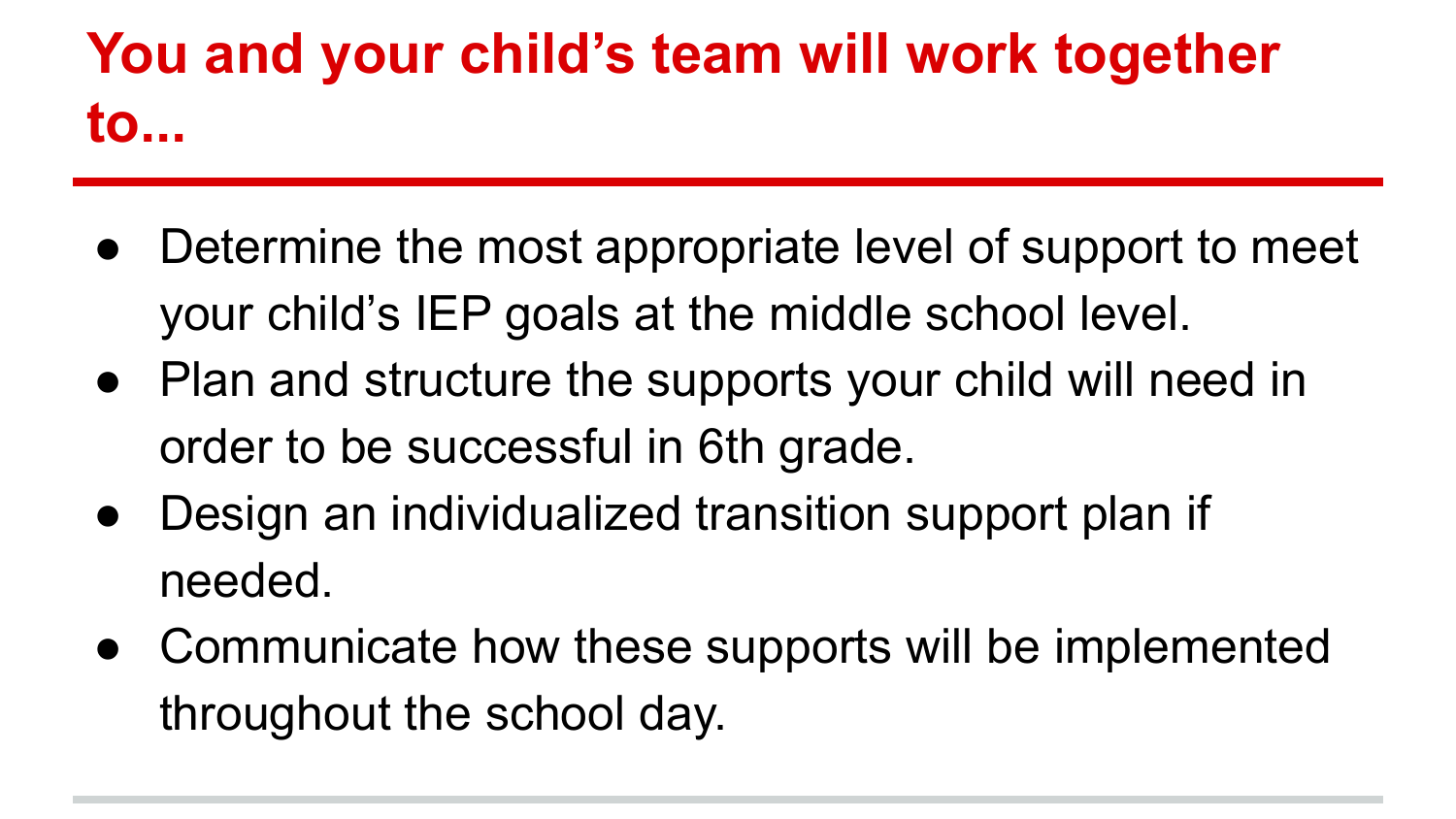### **Thank You!**

- We feel honored and excited to be working together with you
- We are looking forward to a great transition and year helping your child grow and learn
- Always feel free to contact any member of your child's IEP team or school administrators with any questions
- We want to do all we can to assure a smooth transition for you and your child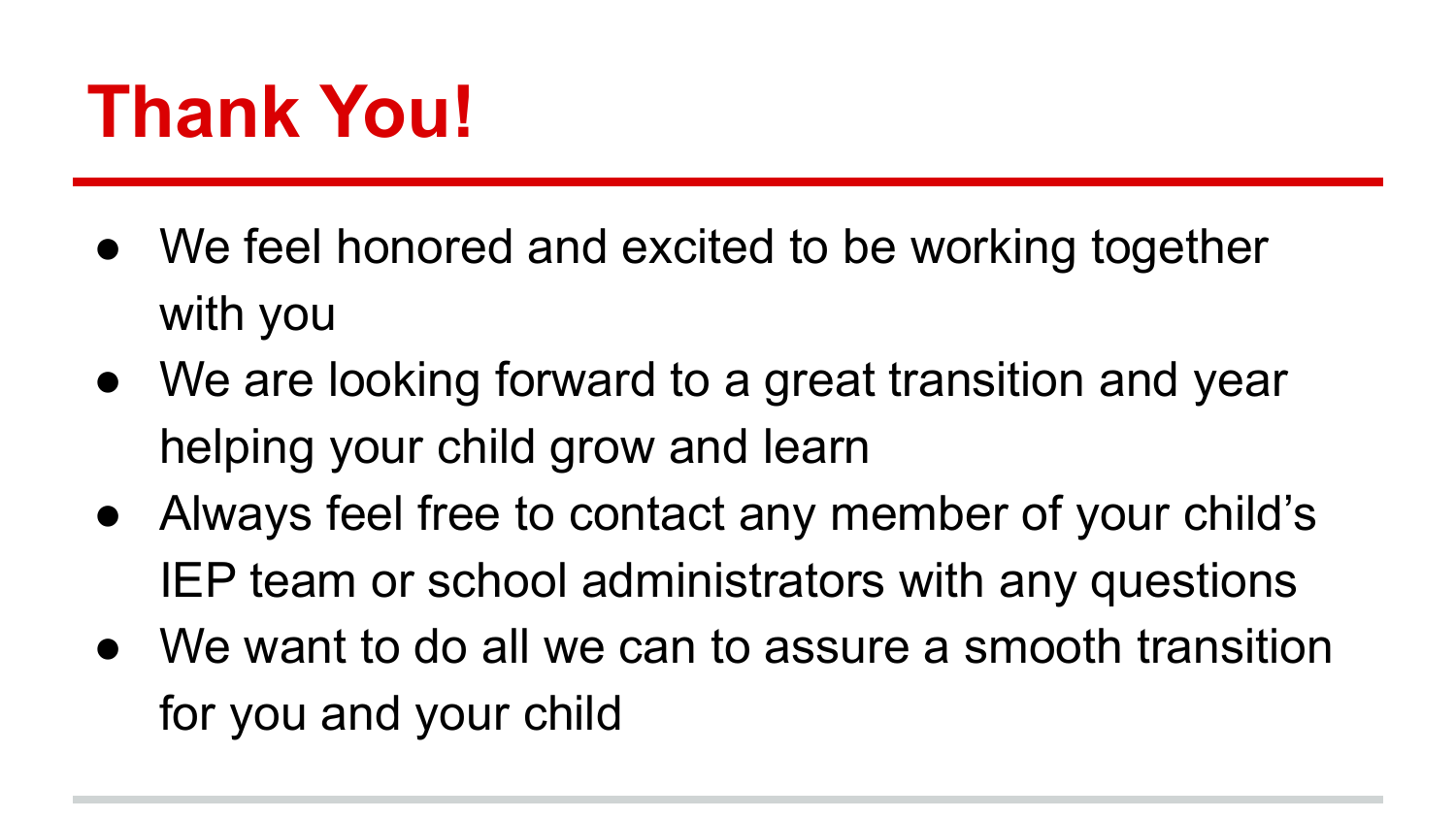# **Contact Information**

Department of Student Services

- Peg Lasiewicki, Ed.D., Assistant Superintendent for Student Services
	- plasiewicki@sd25.org
- Dina Albrecht, Student Services Coordinator
	- Dryden, Ivy Hill, Patton, and Olive
	- dalbrecht@sd25.org
- Melanie Soprano, Student Services Coordinator
	- Windsor
	- msoprano@sd25.org
- Diane Kaffka, Student Services Coordinator
	- Greenbrier
	- dkaffka@sd25.org